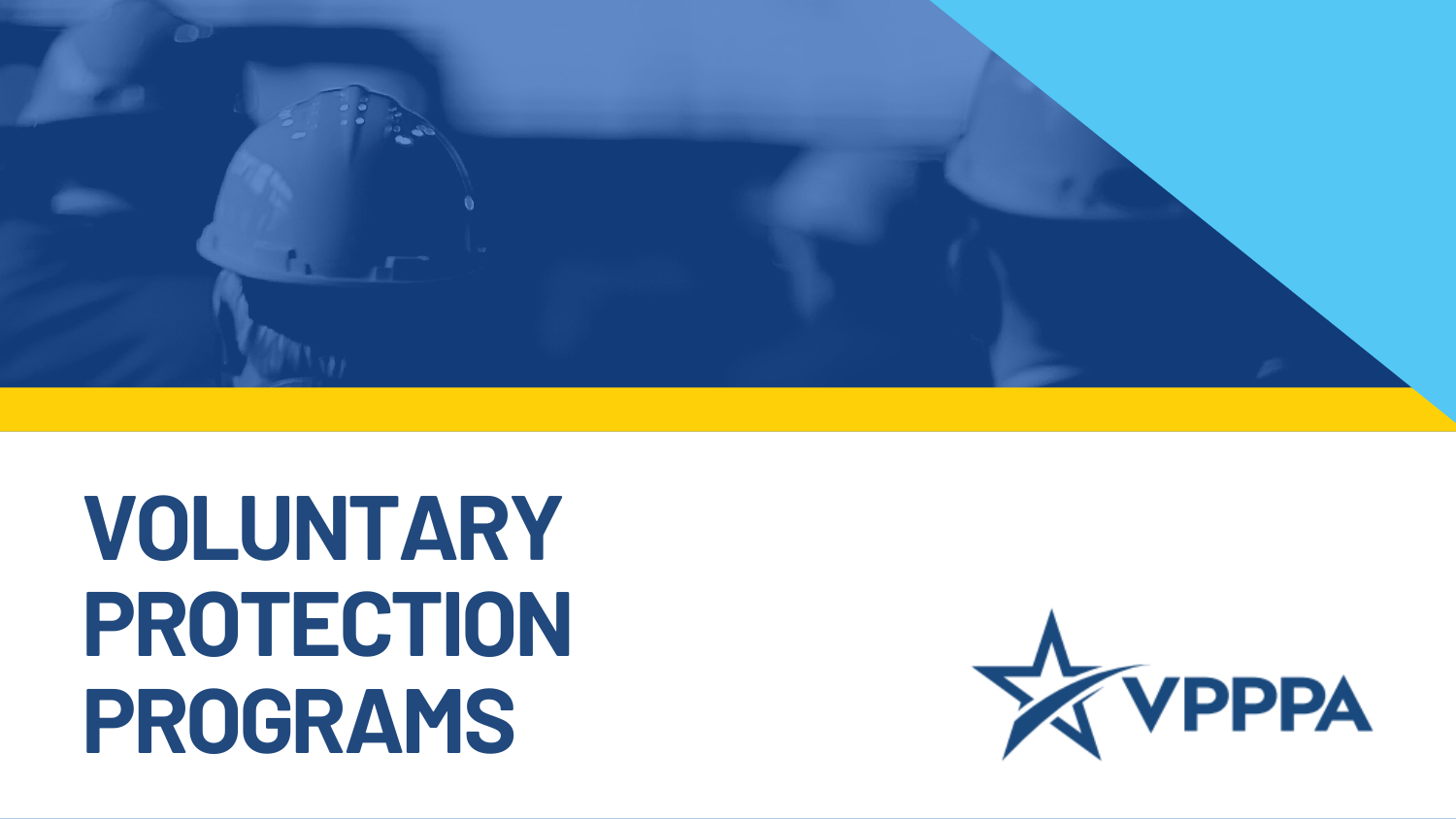# **WHATISVPP?**

- **Affects 1 million+ workers**
- **2,200+ worksites**



**A safety and health management system that prevents workplace accidents and fatalities, while reducing medical, time-off, litigation and mitigation costs.**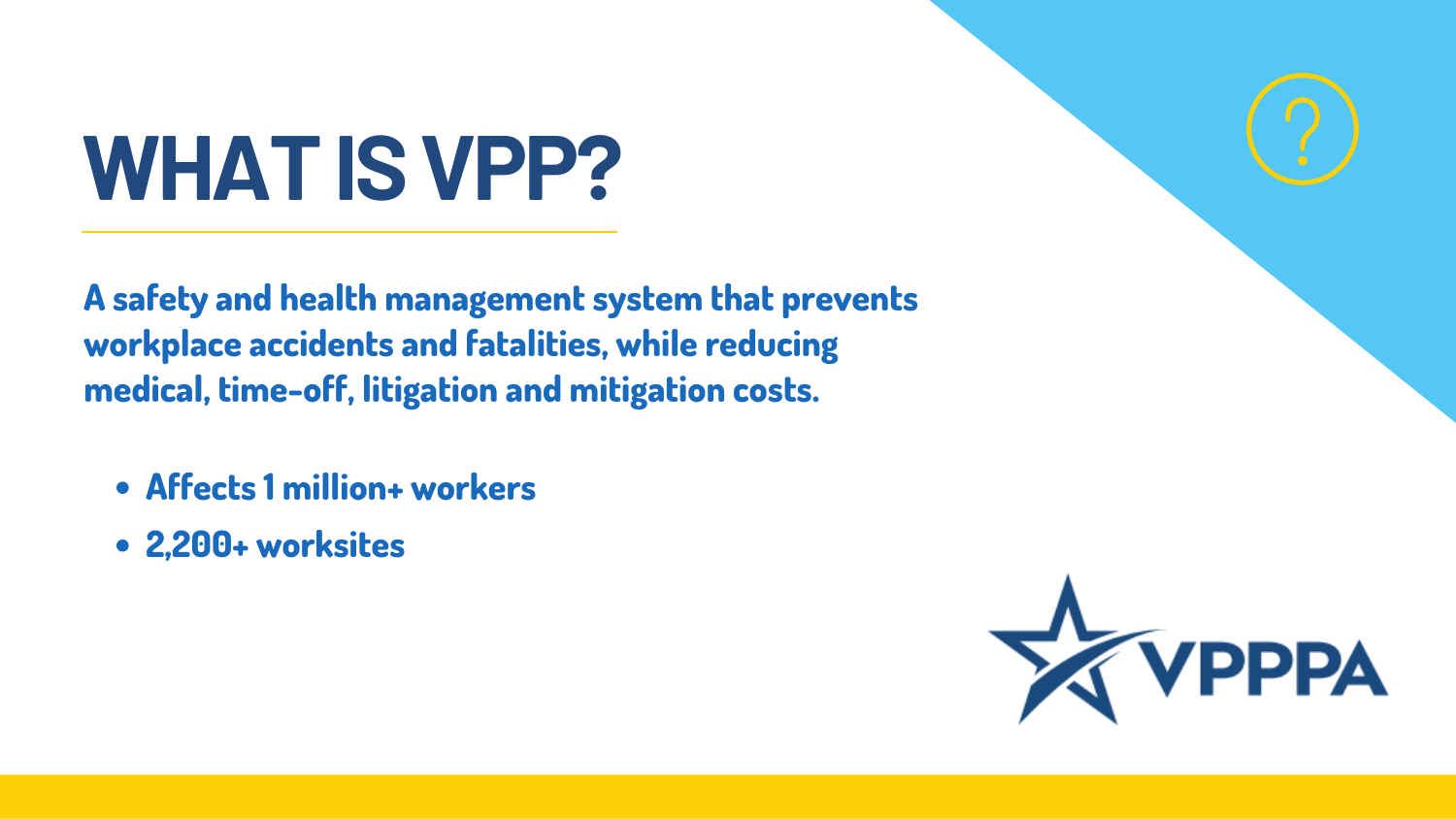- **Positive public image**
- **Regulation compliance**
- **Cost savings**
- **Employee satisfaction**



**VPP establishes sound safety and health practices that are both socially responsible and good business.**

### **GOODBUSINESS**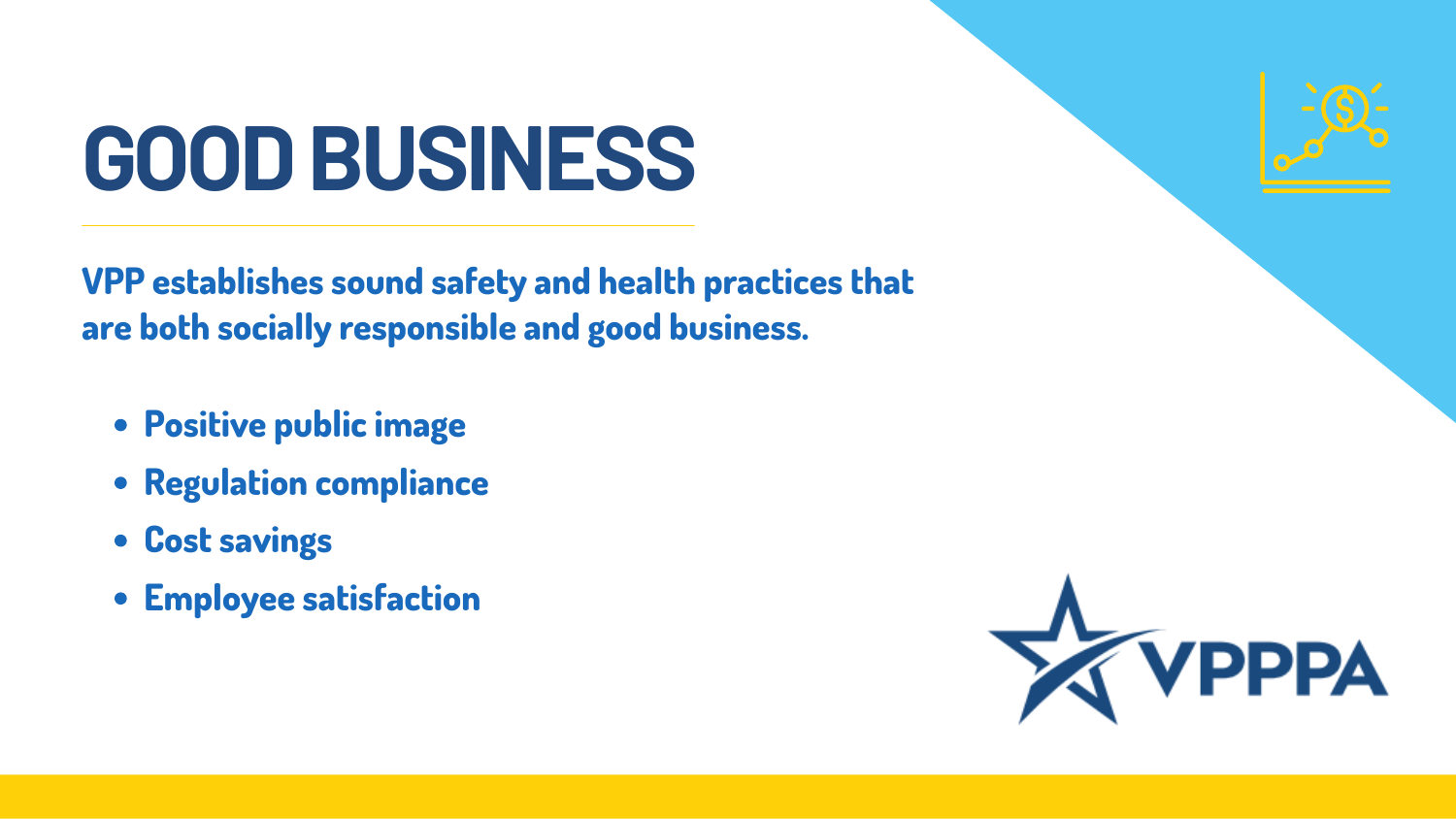- **\$3.7 million private sector**
- **\$3.5 million public**

- **\$300 million private sector**
- **\$59 federal**



#### **Spent**

#### **Saved**

### **FUNDING**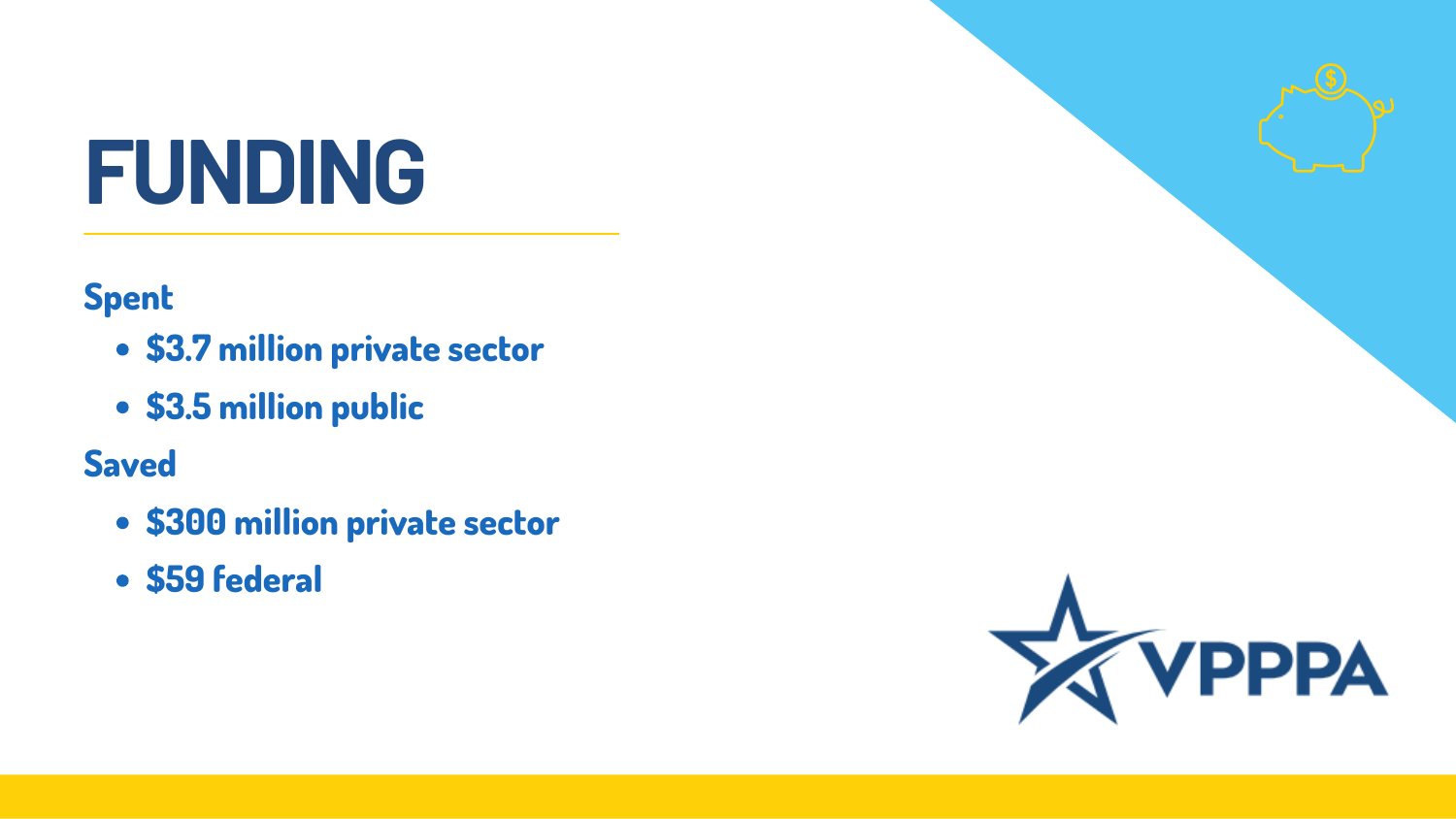#### **FEDERAL/STATEUSE**

- **40% reduction in civilian lost time**
- **Saved \$149M**
- **69% reduction in incidence rates**
- **62% reduction in lost day rates**



**DoD has 62 VPP sites that average:**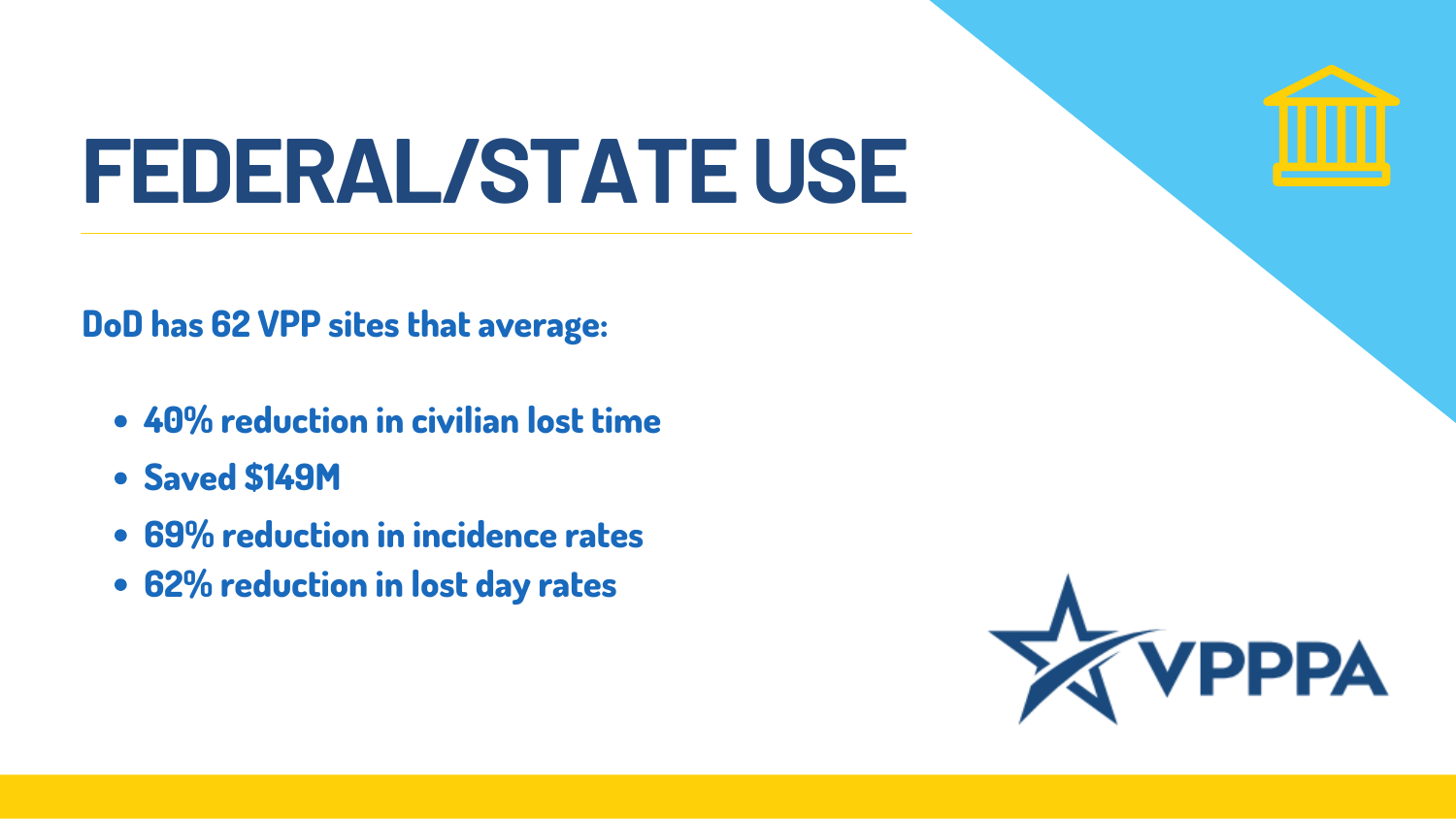# **SAFETY MANAGEMENT & HEALTHSYSTEM**

- **Management Leadership and Employee Involvement**
- **Worksite Analysis**
- **Hazard Prevention and Control**
- **Safety and Health Training**



**VPP is based on dedication to four main elements:**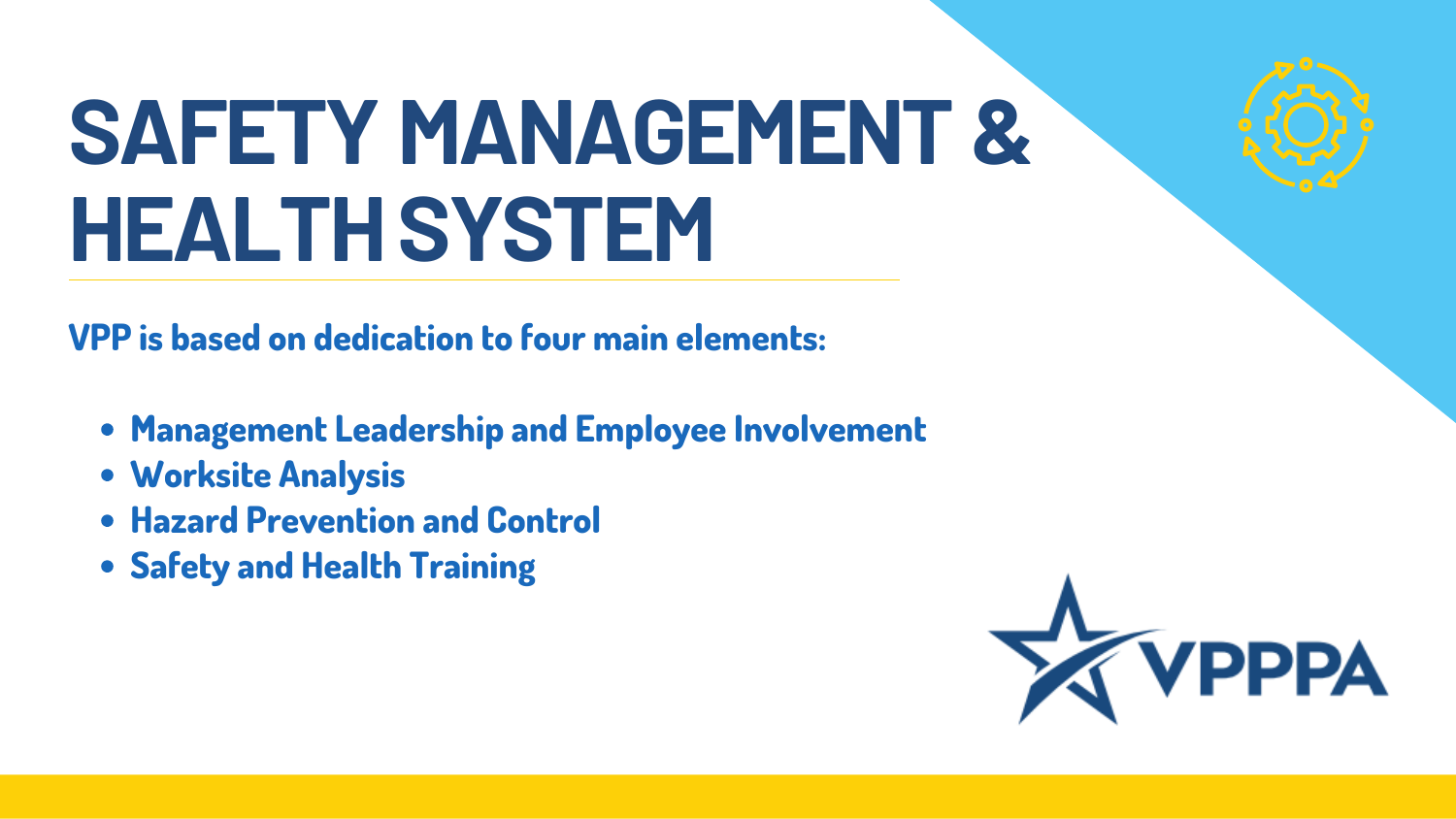## **APPLICATION**

- **General Information**
- **Employee Support for VPP Participation**
- **Assurances**
- **VPP Safety & Health Management System**



#### **Elements of the Application**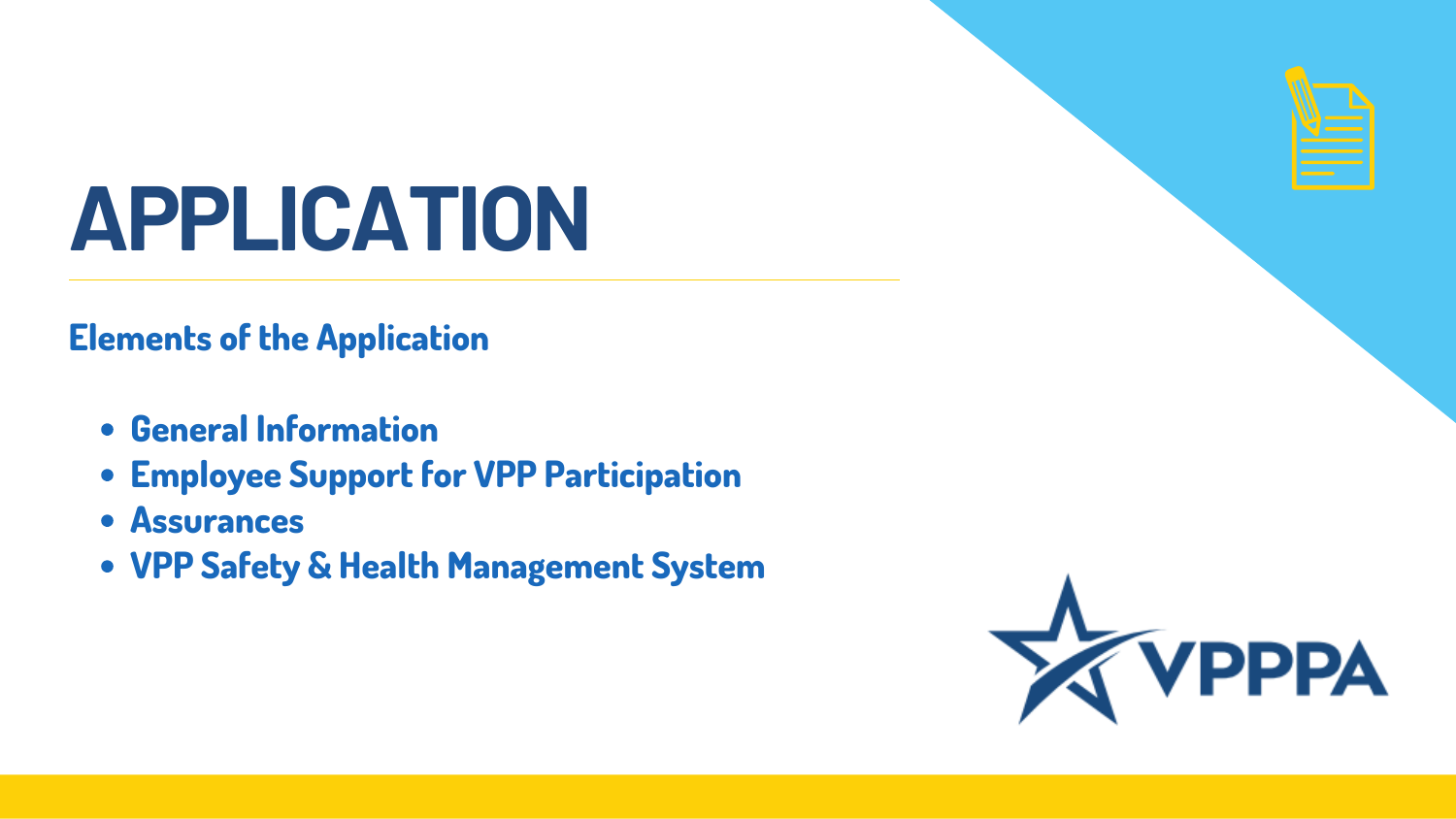# **PREPARINGFORTHE EVALUATION**

**OSHA VPP Evaluation Worksheet**

**Rehearse presentations**

**Documents for review organized and properly labeled**

**Review potential questions with workers**

**Room for the evaluation team and for formal interviews**



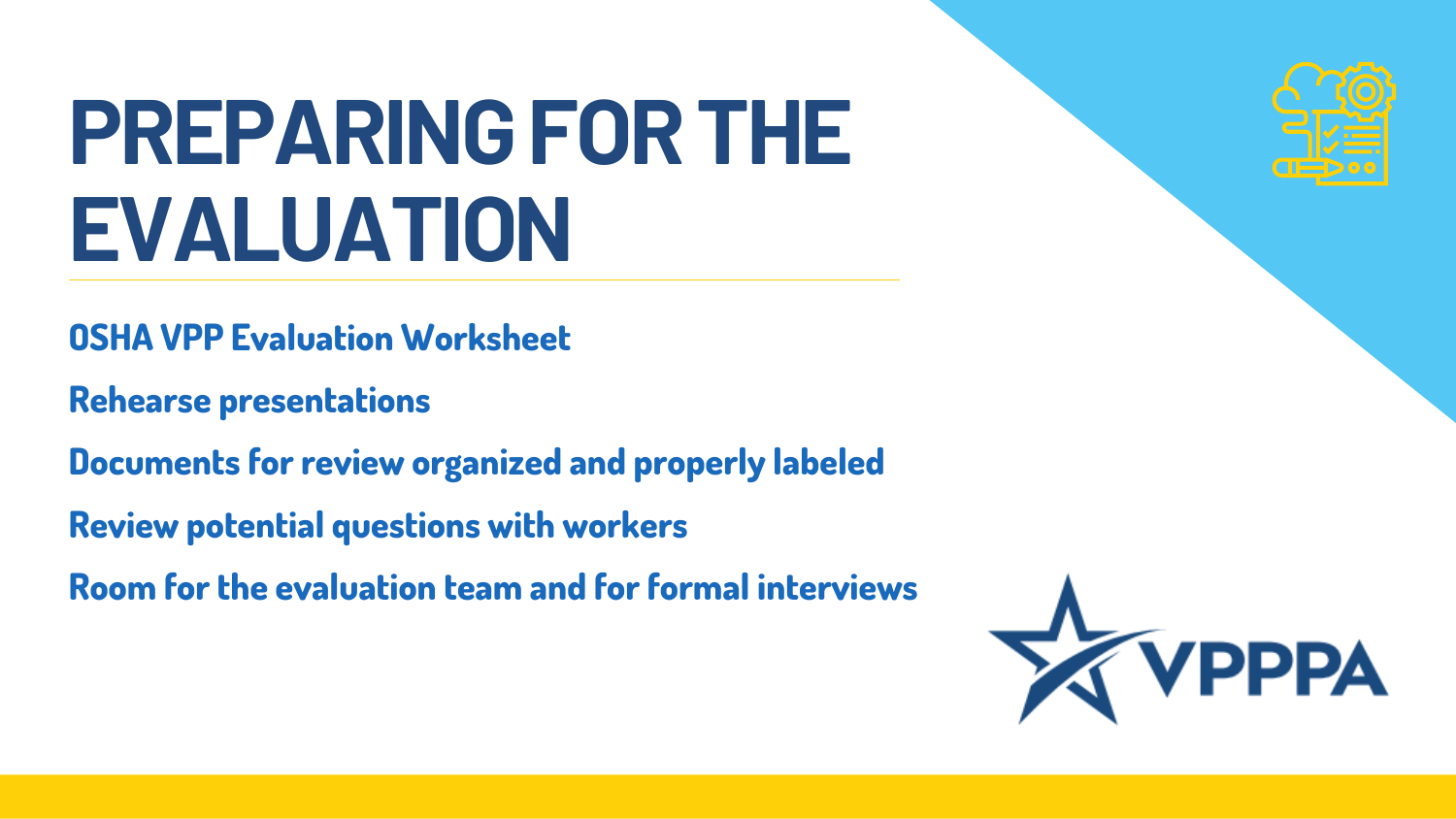## **ONSITEEVALUATION**

- **Day 1 : Introductions, presentations, walk-through**
- **Day 2: Documentation review, interview schedule**
- **Day 3: Interviews, comprehensive walk-through**
- **Day 4/5: Formal briefing, recommendations**

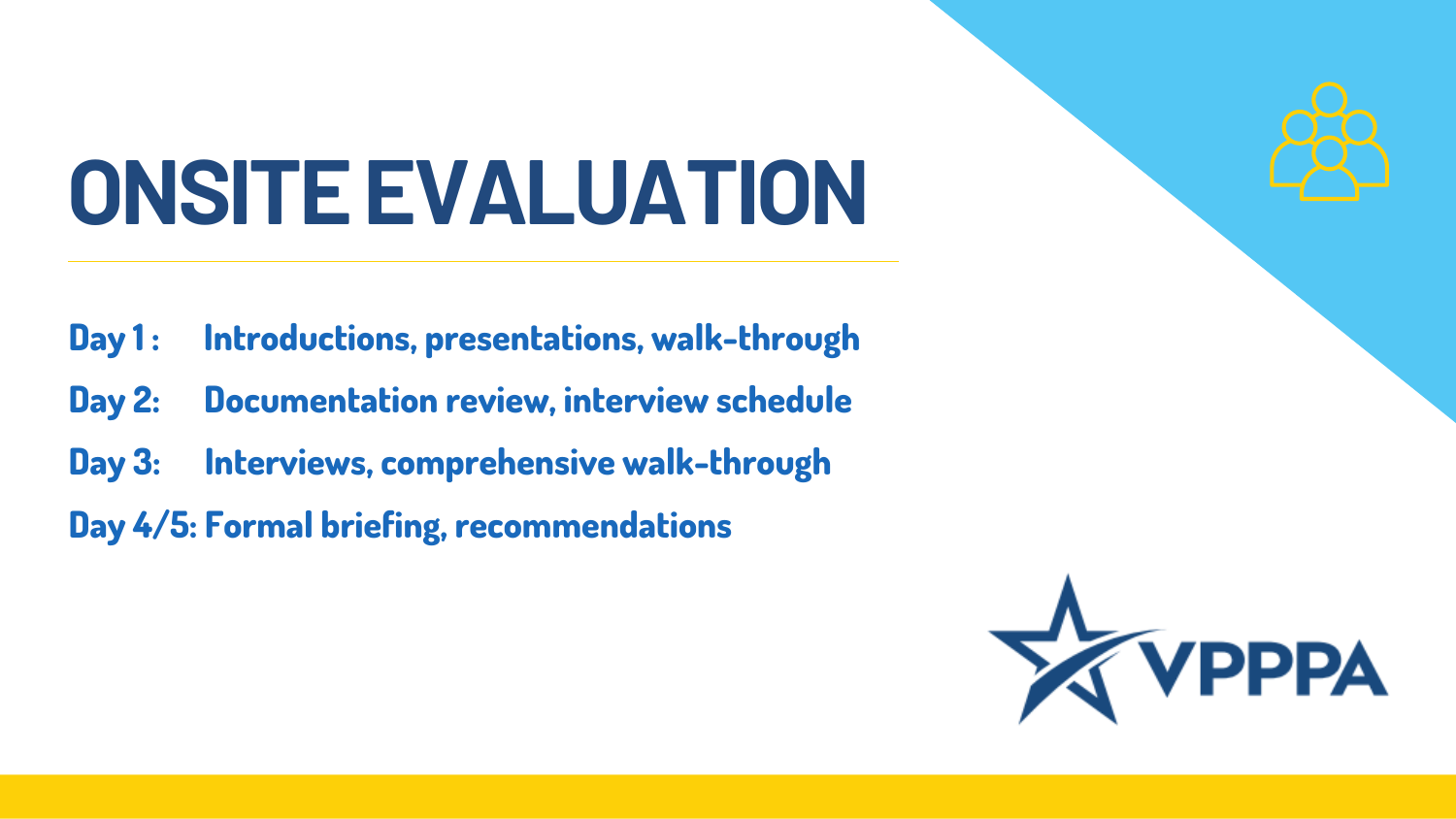### **AFTERTHEEVALUATION**

**Report submission**

**Onsite report submission**

**Site notification**





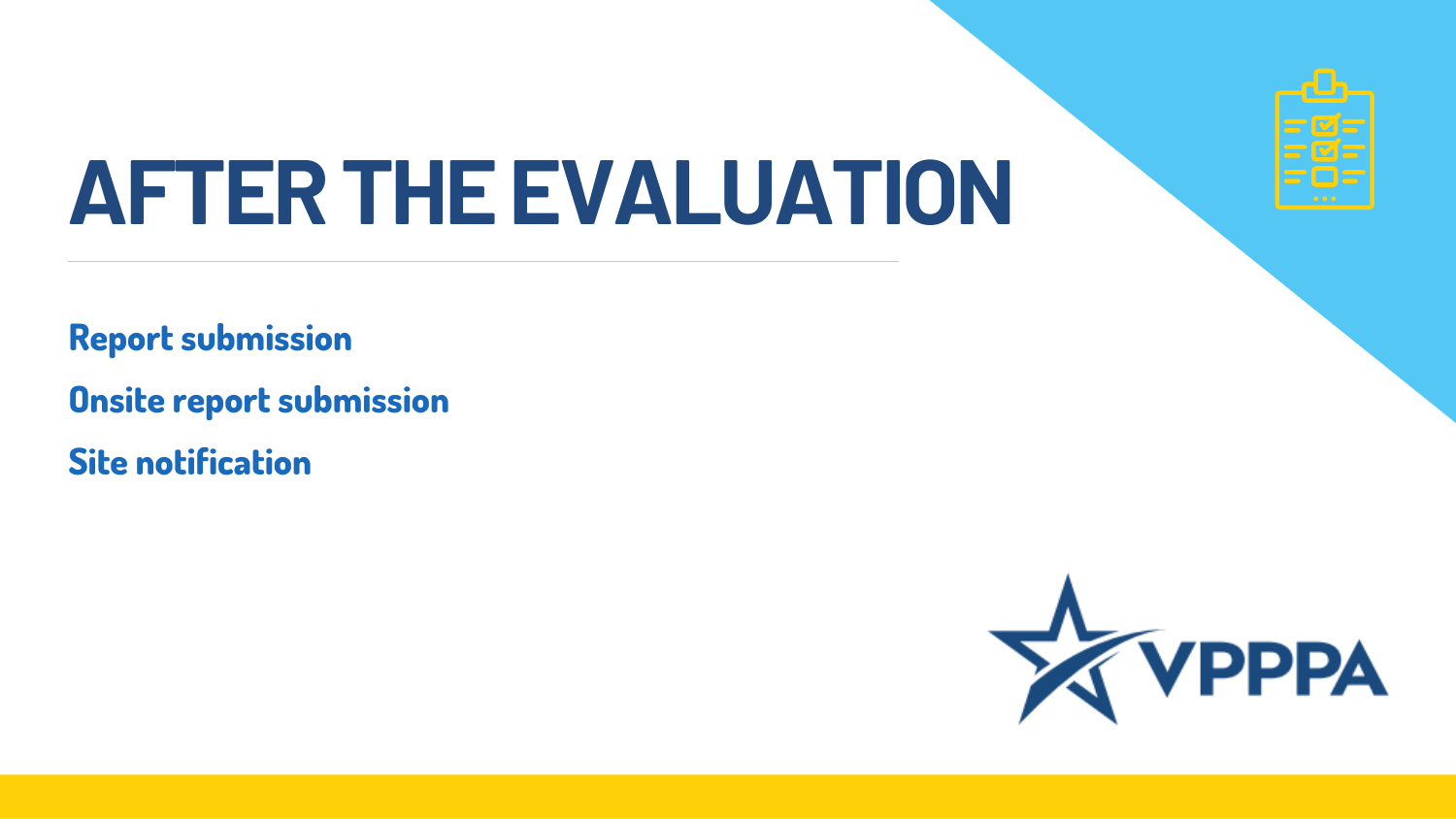### **MAINTAININGSTATUS**

**Annual submission**

**Annual report**

**Onsite visit every 3 to 5 years**